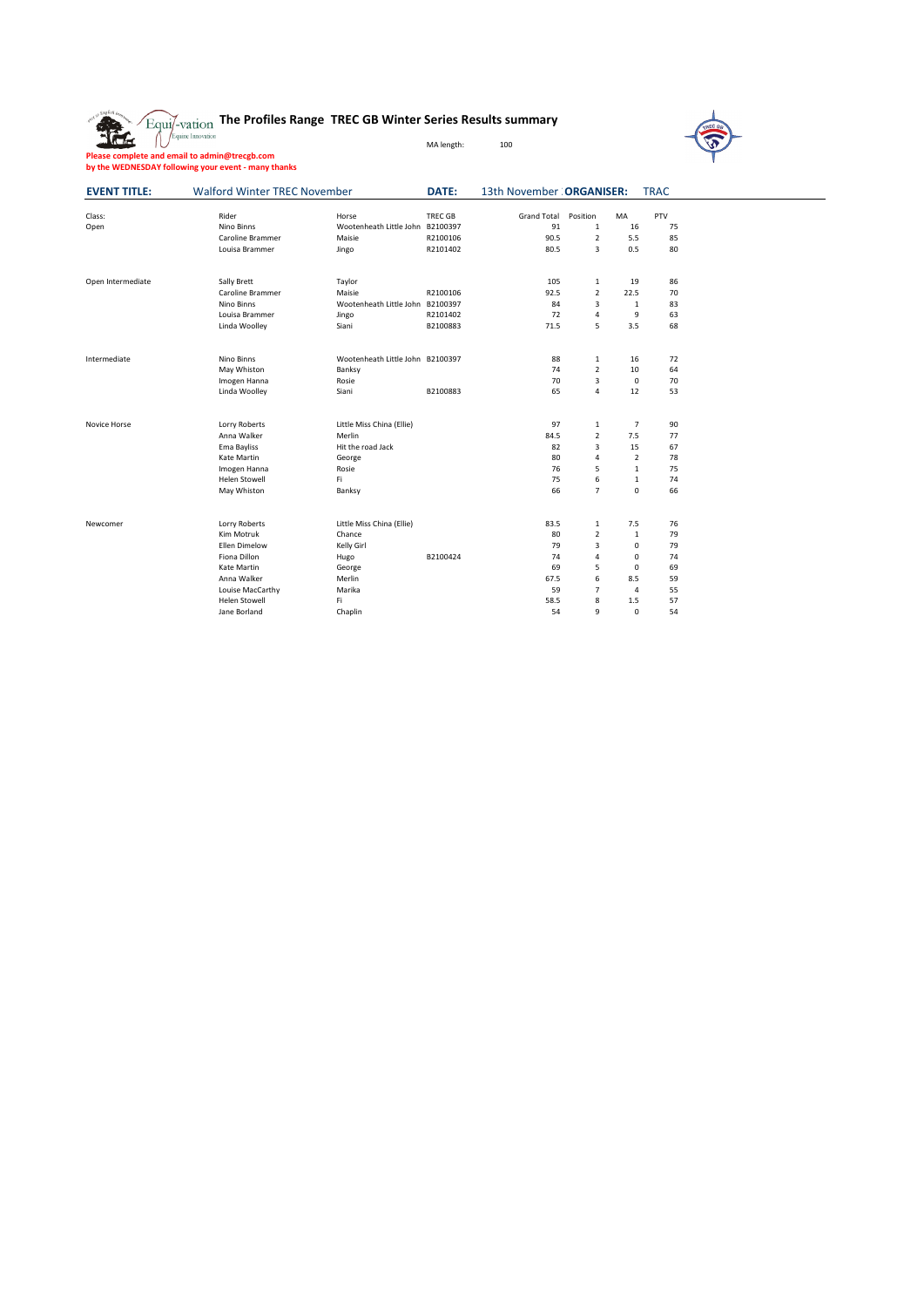

Caroline Brammer |R2100106 |Maisie | 10| 10| 10| 10| 4| 10| 10| 6| 10| 6| 9| | 85| 0| 0| 5.5| 90.5| 2 Louisa Brammer R2101402 Jingo 10 7 6 7 10 10 8 10 6 6 80 0 0 0.5 80.5 3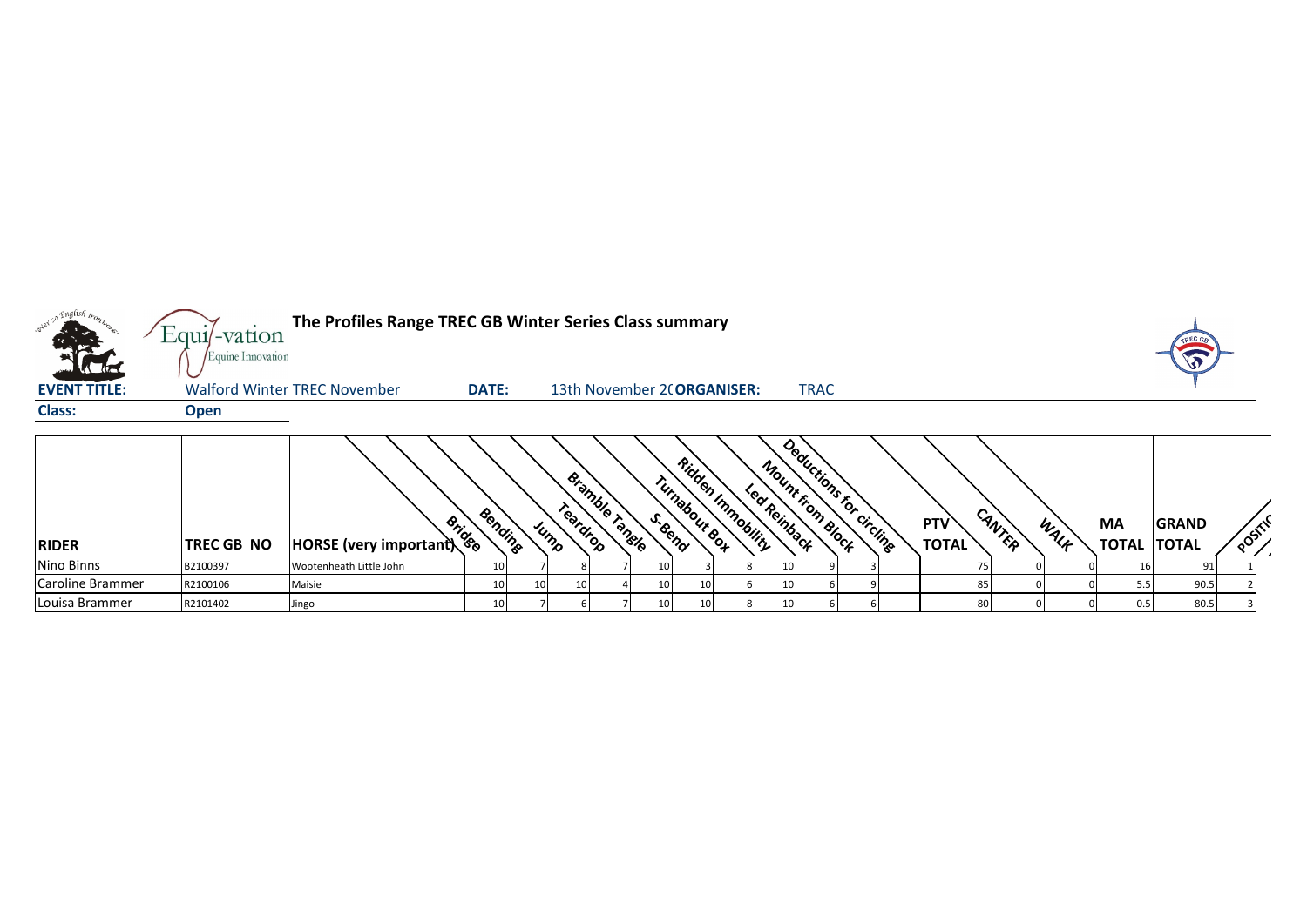|                     | Equi/-vation<br>Equine Innovation | The Profiles Range TREC GB Winter Series Class summary |                                               |                                  |                            |         |      |                                   |             |                         |                            |        |      |                    |                              |          |  |
|---------------------|-----------------------------------|--------------------------------------------------------|-----------------------------------------------|----------------------------------|----------------------------|---------|------|-----------------------------------|-------------|-------------------------|----------------------------|--------|------|--------------------|------------------------------|----------|--|
| <b>EVENT TITLE:</b> |                                   | <b>Walford Winter TREC November</b>                    | <b>DATE:</b>                                  |                                  | 13th November 2(ORGANISER: |         |      |                                   | <b>TRAC</b> |                         |                            |        |      |                    |                              |          |  |
| <b>Class:</b>       | <b>Open Intermediate</b>          |                                                        |                                               |                                  |                            |         |      |                                   |             |                         |                            |        |      |                    |                              |          |  |
| <b>RIDER</b>        | TREC GB NO                        | <b>Provided</b><br>HORSE (very important)              | Ridden Immobility<br>Turnabour <sub>So4</sub> | Mount from Block<br>Led Reinback | Bridge                     | Bending | Jump | <b>Bramble Tangle</b><br>Teardrop |             | Deductions for Circline | <b>PTV</b><br><b>TOTAL</b> | CANTER | WALF | <b>MA</b><br>TOTAL | <b>GRAND</b><br><b>TOTAL</b> | POSITION |  |
| <b>Sally Brett</b>  |                                   | Taylor                                                 | 10 <sup>1</sup>                               | 10                               |                            |         |      |                                   |             |                         | 86                         |        |      |                    | 105                          |          |  |
| Caroline Brammer    | R2100106                          | Maisie                                                 | 6                                             | 10 <sub>l</sub>                  |                            |         | 10   |                                   |             | 10                      |                            |        |      | 22.5               | 92.5                         |          |  |
| Nino Binns          | B2100397                          | Wootenheath Little John                                |                                               | 10                               |                            |         | 10   |                                   |             | 10                      | 83                         |        |      |                    | 84                           |          |  |
| Louisa Brammer      | R2101402                          | Jingo                                                  |                                               | 10 <sup>1</sup>                  | 10 <sup>1</sup>            |         | 10   |                                   |             | 10                      | 63                         |        |      |                    | 72                           |          |  |
| Linda Woolley       | B2100883                          | Siani                                                  |                                               | 10                               |                            |         | 10   |                                   |             | 10                      | 68                         |        |      | 3.5                | 71.5                         |          |  |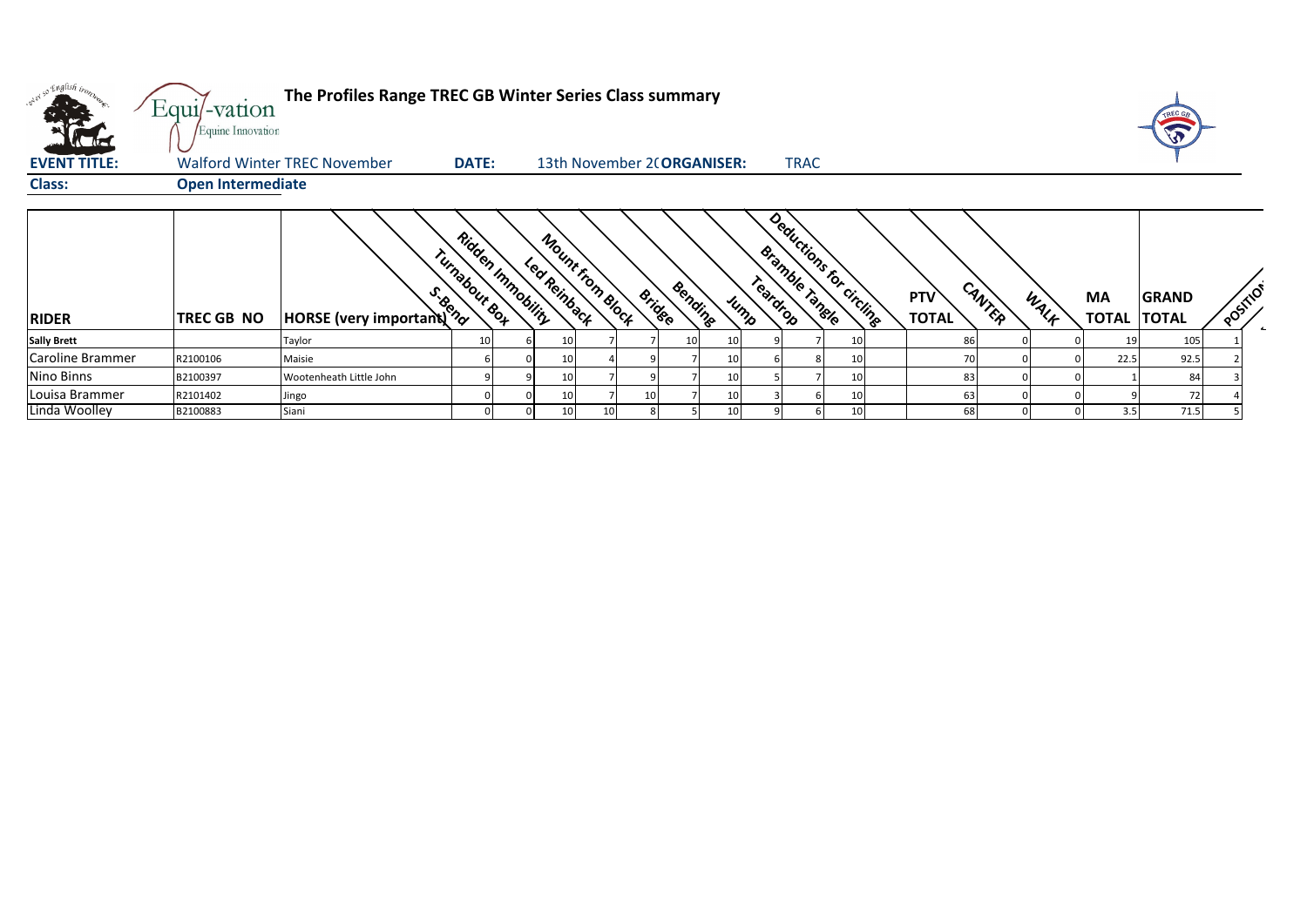|                     | Equi/-vation<br>Equine Innovation | The Profiles Range TREC GB Winter Series Class summary            |              |               |    |                            |                  |                |         |                 |                                              |           |                                      |      |                                 | TREC G<br>T  |          |
|---------------------|-----------------------------------|-------------------------------------------------------------------|--------------|---------------|----|----------------------------|------------------|----------------|---------|-----------------|----------------------------------------------|-----------|--------------------------------------|------|---------------------------------|--------------|----------|
| <b>EVENT TITLE:</b> |                                   | <b>Walford Winter TREC November</b>                               | <b>DATE:</b> |               |    | 13th November 2(ORGANISER: |                  |                |         |                 | <b>TRAC</b>                                  |           |                                      |      |                                 |              |          |
| Class:              | <b>Intermediate</b>               |                                                                   |              |               |    |                            |                  |                |         |                 |                                              |           |                                      |      |                                 |              |          |
| <b>RIDER</b>        | <b>TREC GB NO</b>                 | Mount from Block<br><b>EDMARY ASSES</b><br>HORSE (very important) |              | <b>Bridge</b> |    | Bending                    | Teardrop<br>Jump | Bramble Tangle | S. Bend | Turnabout Box   | Deductions for circling<br>Ridden Immobility |           | CANTER<br><b>PTV</b><br><b>TOTAL</b> | WALK | <b>MA</b><br><b>TOTAL TOTAL</b> | <b>GRAND</b> | POSITION |
| Nino Binns          | B2100397                          | Wootenheath Little John                                           |              |               |    |                            |                  |                |         | <b>10</b>       |                                              | <b>10</b> |                                      |      |                                 | 881          |          |
| May Whiston         |                                   | <b>Banksy</b>                                                     |              |               | 10 |                            |                  |                |         | <b>10</b>       |                                              |           |                                      |      |                                 | 74           |          |
| Imogen Hanna        |                                   | Rosie                                                             |              |               | 10 |                            |                  |                |         | 10 <sup>1</sup> |                                              | 10        |                                      |      |                                 | 70           |          |
| Linda Woolley       | B2100883                          | Siani                                                             |              |               |    |                            |                  |                |         |                 |                                              | 10        | 53                                   |      |                                 | 65           |          |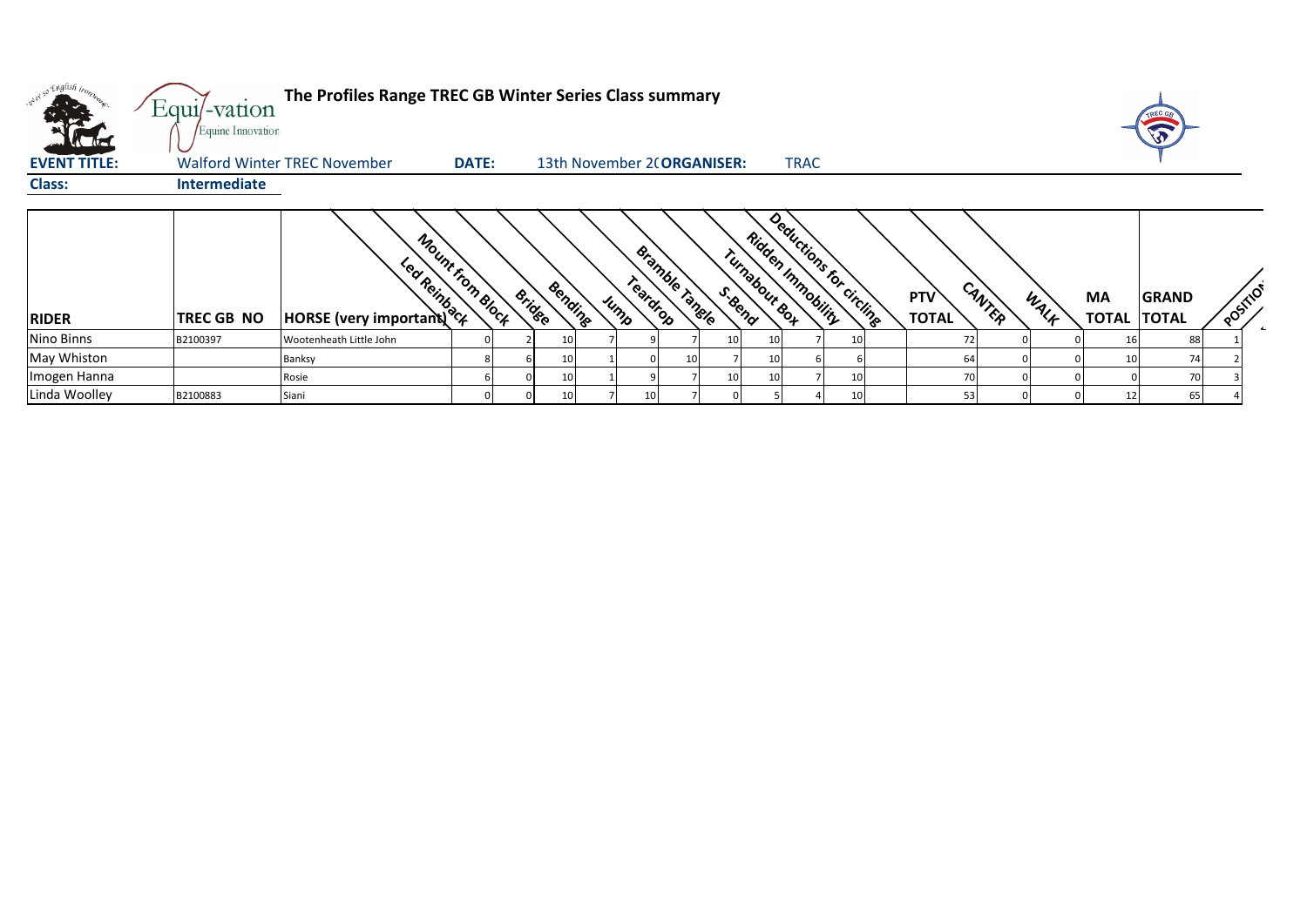| olet so English bronzes | Equi/-vation<br>Equine Innovation | The Profiles Range TREC GB Winter Series Class summary            |              |               |         |                  |                            |         |                 |                                                       |    |                            |        |      |                          | TREC GE      |          |  |
|-------------------------|-----------------------------------|-------------------------------------------------------------------|--------------|---------------|---------|------------------|----------------------------|---------|-----------------|-------------------------------------------------------|----|----------------------------|--------|------|--------------------------|--------------|----------|--|
| <b>EVENT TITLE:</b>     |                                   | <b>Walford Winter TREC November</b>                               | <b>DATE:</b> |               |         |                  | 13th November 2(ORGANISER: |         |                 | <b>TRAC</b>                                           |    |                            |        |      |                          |              |          |  |
| <b>Class:</b>           | <b>Novice Horse</b>               |                                                                   |              |               |         |                  |                            |         |                 |                                                       |    |                            |        |      |                          |              |          |  |
| <b>RIDER</b>            | TREC GB NO                        | Mount from Block<br>Led Reinback<br><b>HORSE</b> (very important) |              | <b>Bridge</b> | Bending | Teardrop<br>Jump | <b>Bramble Tangle</b>      | S. Bend | Turnabout Box   | Deductions for circlines<br><b>Ridden Innoceility</b> |    | <b>PTV</b><br><b>TOTAL</b> | CANTER | WALF | MA<br><b>TOTAL TOTAL</b> | <b>GRAND</b> | POSITION |  |
| Lorry Roberts           |                                   | Little Miss China (Ellie)                                         |              |               |         |                  |                            |         | 10              |                                                       | 10 | 90                         |        |      |                          | 97           |          |  |
| Anna Walker             |                                   | Merlin                                                            | 10           |               | 10      |                  |                            | 10      |                 | 8                                                     | 10 | 77                         |        |      | 7.5                      | 84.5         |          |  |
| Ema Bayliss             |                                   | Hit the road Jack                                                 |              |               | 10      |                  |                            | 10      |                 |                                                       | 10 | 67                         |        |      | 15                       | 82           |          |  |
| Kate Martin             |                                   | George                                                            |              | 10            | 10      |                  |                            |         |                 |                                                       | 10 | 78                         |        |      |                          | 80           |          |  |
| Imogen Hanna            |                                   | Rosie                                                             |              |               | 10      |                  |                            |         | 10 <sup>1</sup> | 10                                                    | 10 | 75                         |        |      |                          | 76           |          |  |
| Helen Stowell           |                                   |                                                                   |              |               | 10      |                  |                            | 10      | 10              |                                                       | 10 | 74                         |        |      |                          | 75           |          |  |
| May Whiston             |                                   | Banksy                                                            |              |               | 10      |                  |                            | 10      |                 |                                                       | 10 | 66                         |        |      |                          | 66           |          |  |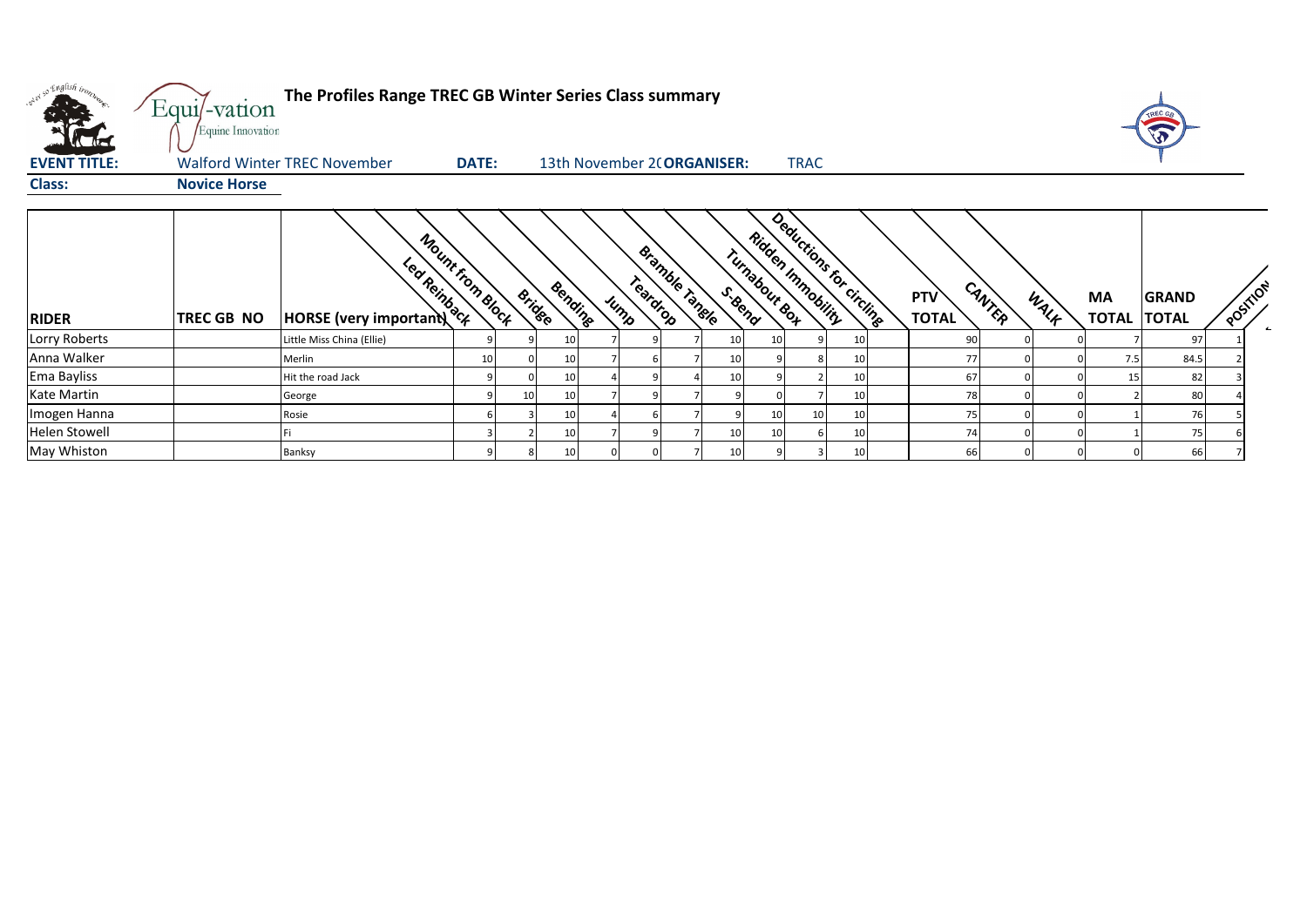| what so English trong | Equi/-vation<br>Equine Innovation | The Profiles Range TREC GB Winter Series Class summary     |                 |               |         |                  |                       |                            |               |                   |                         |                            |        |      |                           |                              |          |  |
|-----------------------|-----------------------------------|------------------------------------------------------------|-----------------|---------------|---------|------------------|-----------------------|----------------------------|---------------|-------------------|-------------------------|----------------------------|--------|------|---------------------------|------------------------------|----------|--|
| <b>EVENT TITLE:</b>   |                                   | <b>Walford Winter TREC November</b>                        | <b>DATE:</b>    |               |         |                  |                       | 13th November 2(ORGANISER: |               | <b>TRAC</b>       |                         |                            |        |      |                           |                              |          |  |
| <b>Class:</b>         | <b>Newcomer</b>                   |                                                            |                 |               |         |                  |                       |                            |               |                   |                         |                            |        |      |                           |                              |          |  |
| <b>RIDER</b>          | TREC GB NO                        | Mount From Block<br>Led Reinback<br>HORSE (very important) |                 | <b>Bridge</b> | Bending | Teardrop<br>Jump | <b>Bramble Tangle</b> | S. Bend                    | Turnabout Box | Ridden Inmobility | Deductions for circling | <b>PTV</b><br><b>TOTAL</b> | CANTER | WALK | <b>MA</b><br><b>TOTAL</b> | <b>GRAND</b><br><b>TOTAL</b> | POSTILOT |  |
| Lorry Roberts         |                                   | Little Miss China (Ellie)                                  |                 |               |         | 10               |                       |                            | 10            |                   |                         | 76                         |        |      | 7.5                       | 83.5                         |          |  |
| Kim Motruk            |                                   | Chance                                                     | 10 <sup>1</sup> |               | 10      |                  |                       | 10                         |               |                   | 10                      | 79                         |        |      |                           | 80                           |          |  |
| <b>Ellen Dimelow</b>  |                                   | Kelly Girl                                                 |                 |               | 10      |                  |                       | 10                         |               |                   |                         | 79                         |        |      |                           | 79                           |          |  |
| Fiona Dillon          | B2100424                          | Hugo                                                       | 10              |               |         |                  |                       |                            | 10            |                   | 10                      | 74                         |        |      |                           | 74                           |          |  |
| Kate Martin           |                                   | George                                                     |                 |               | 10      |                  |                       |                            |               |                   | 10                      | 69                         |        |      |                           | 69                           |          |  |
| Anna Walker           |                                   | Merlin                                                     |                 |               |         |                  |                       | 10                         |               |                   | 10                      | 59                         |        |      | 8.5                       | 67.5                         |          |  |
| Louise MacCarthy      |                                   | Marika                                                     |                 |               |         | 10               |                       |                            |               |                   |                         | 55                         |        |      |                           | 59                           |          |  |
| <b>Helen Stowell</b>  |                                   |                                                            |                 |               | 10      | q                |                       | 10                         |               |                   | 10                      | 57                         |        |      | 1.5                       | 58.5                         |          |  |
| Jane Borland          |                                   | Chaplin                                                    |                 |               |         |                  |                       |                            |               |                   | 10                      | 54                         |        |      |                           | 54                           |          |  |